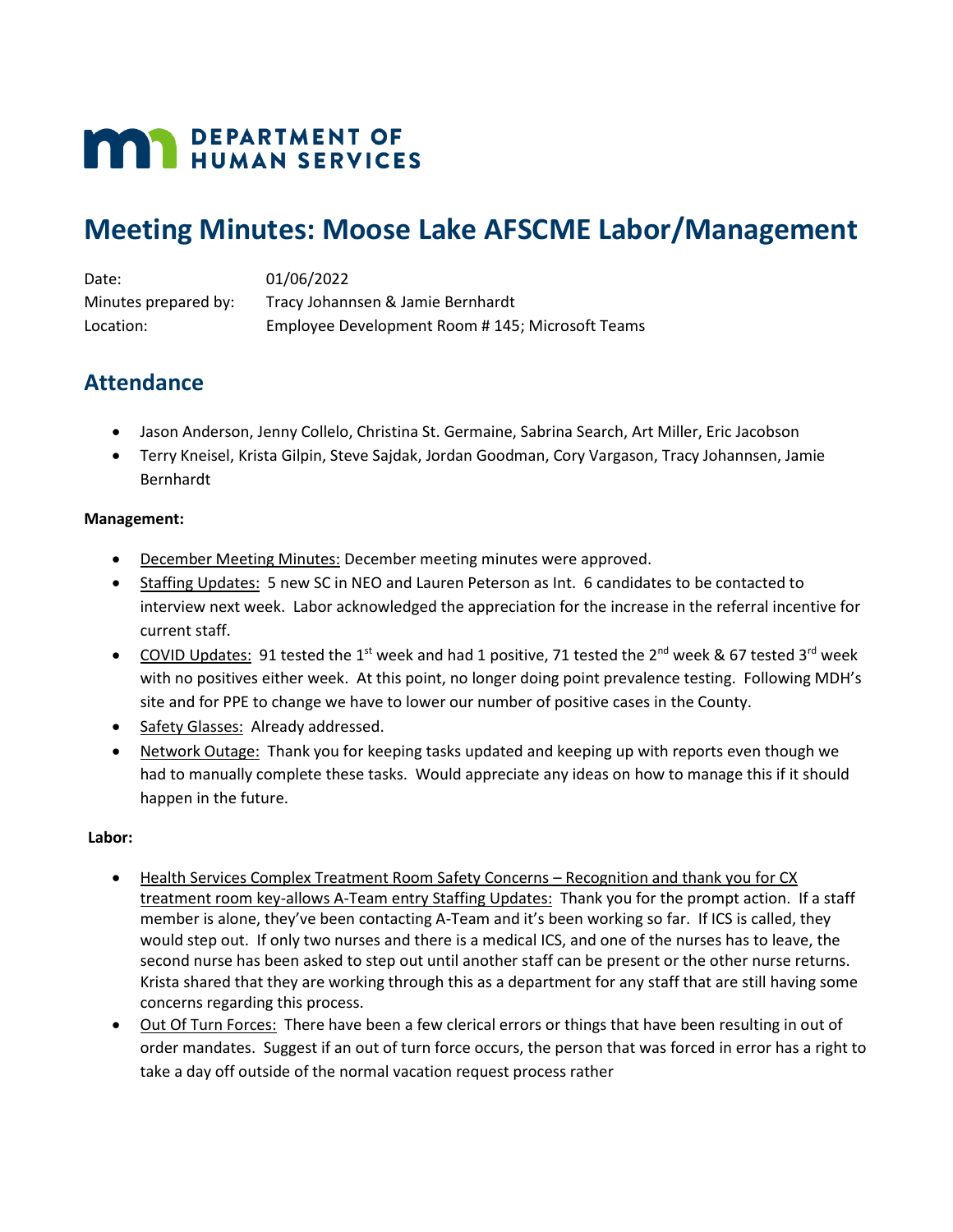- Uniforms: Some members are having issues with getting appropriate sized uniforms. First time Terry has heard of this and will look into it further.
- Screen Protectors: Appreciate us getting the screen protectors and proper eye wear.
- Sick Slips In Files: Can we follow up with some supervisors to ensure that staff no longer have old sick slips in their file and would like them removed.
- Updating HR Contact List on SharePoint/Boards at Work: Documentation has been submitted to the MSOP SharePoint site and is there for all staff as a resource.
- 5/2 Rotation: Interested in a pilot program with a 1/3 of the program with volunteers. Staff have been asking for this since we're losing people over to DOC. Would like to get together with Management to discuss further.
- Omega Unit: Concerns with staff that are assigned to Omega?

Date: Thursday, February 3, 2022

Time: 1:30 p.m.

Location: Employee Development Room 145 and Microsoft Teams

Agenda items: submit proposed agenda items to the local Human Resources representative

(dhs.msop.hr@state.mn.us) no later than 4:30 p.m. Tuesday, January 01, 2022.